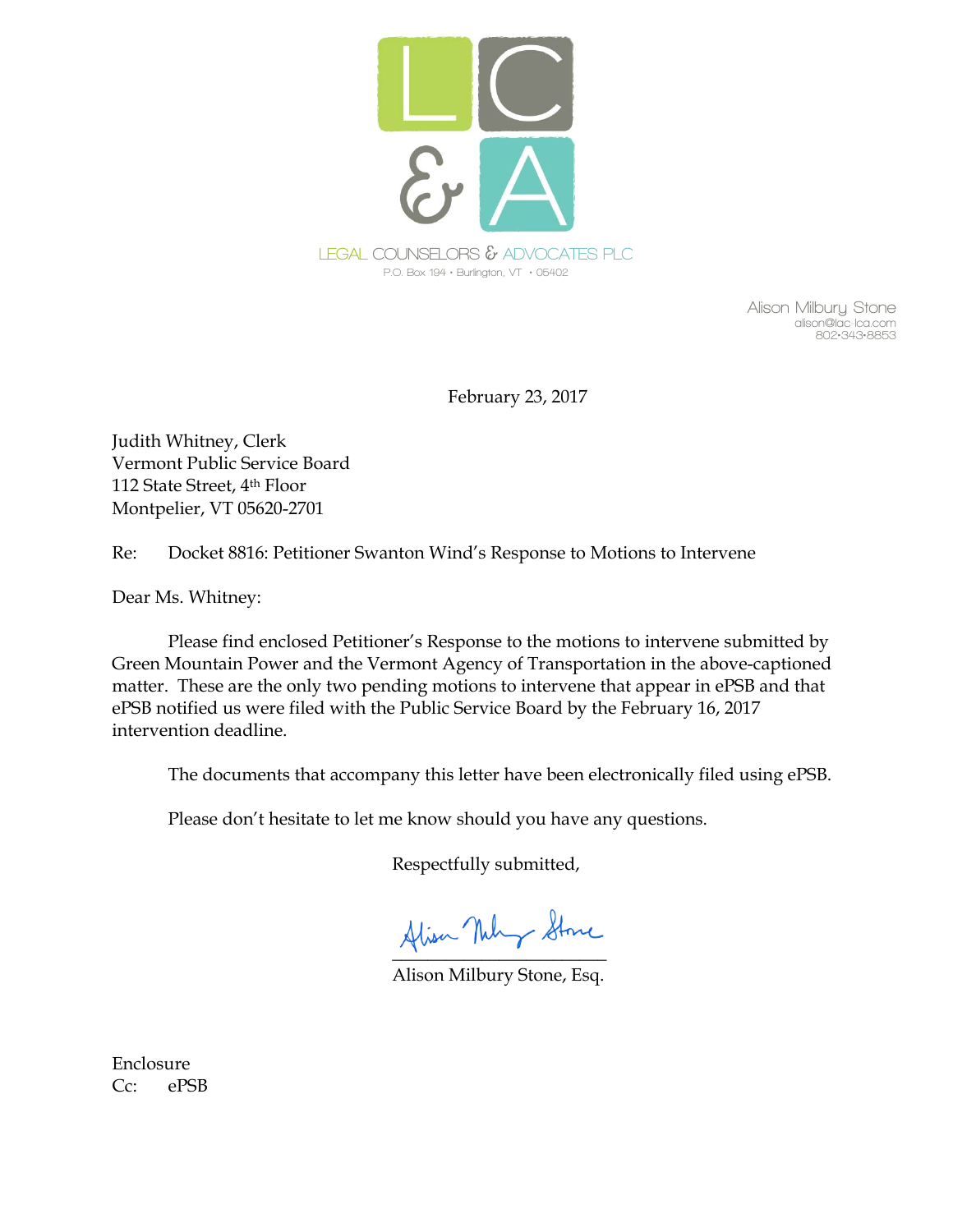### STATE OF VERMONT PUBLIC SERVICE BOARD

) ) ) ) )

Docket No. 8816

Petition of Swanton Wind LLC for a certificate of public good, pursuant to 30 V.S.A. § 248, for the construction of an up to 20 MW wind-powered electric generation plant to be located in Swanton, Vermont

# SWANTON WIND LLC RESPONSE TO MOTIONS TO INTERVENE

NOW COMES Swanton Wind LLC ("Swanton Wind"), Petitioner in the abovecaptioned matter, by and through the undersigned counsel, to respond to the motions to intervene filed on February 15, 2017 by the Vermont Agency of Transportation (VTRANS) and Green Mountain Power (GMP), respectively. Swanton Wind's response to each motion is set forth in its Memorandum on Intervention, below.

## MEMORANDUM ON INTERVENTION

Intervention in Public Service Board proceedings is available if a party

demonstrates that it meets one of the applicable standards set forth in Board Rule 2.209. Under 2.209(A), a party is entitled to intervene "as of right" if the party establishes one or more of the following: (1) a statute confers on the party an unconditional right to intervene; (2) a statute confers on the party a conditional right to intervene and the condition(s) are satisfied; or (3) the party has a substantial interest that may be adversely affected by the outcome of the proceeding, the proceeding provides the exclusive means by which the party can protect its interest, and the party's interest is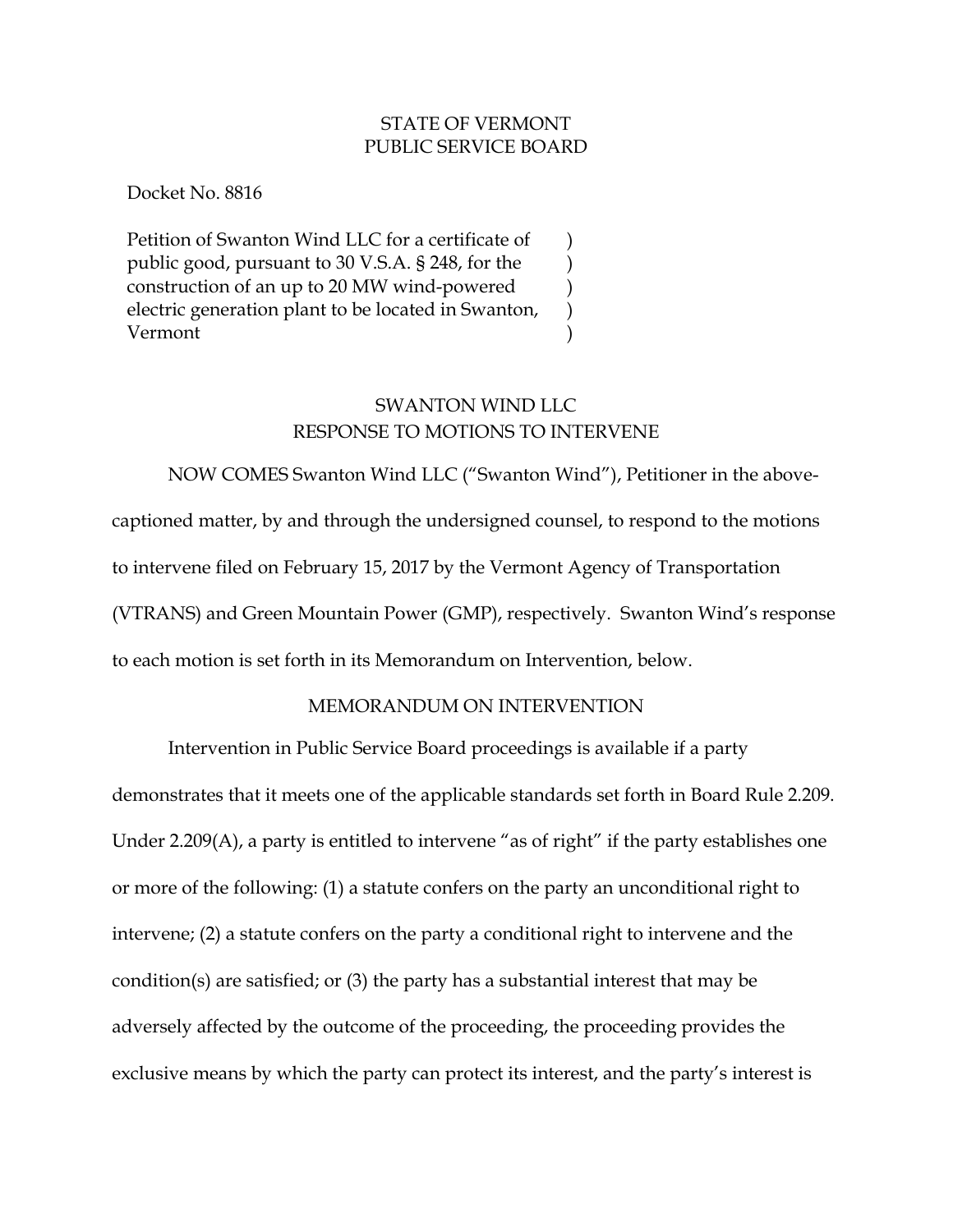not adequately represented by another existing party(ies). Alternatively, permissive intervention under Rule 2.209(B) is available to a party that demonstrates that it has a substantial interest that may be affected by the outcome of the proceeding. When making its determination on permissive intervention, the Board considers whether the party's interest in the proceeding will be adequately protected by other parties; whether there are other means by which the party may protect its interest; and whether the party's intervention will cause undue delay or prejudice the interests of the public or other parties. Moreover, Rule 2.209(C) provides that the Board may impose certain restrictions on an intervenor participating in the proceeding. Specifically, the Board may restrict such party's participation to only those issues in which the party has demonstrated an interest, may require such party to join with other parties with respect to appearance by counsel, presentation of evidence or other matters, or may otherwise limit such party's participation, all as the interests of justice and economy of adjudication require.

#### **Vermont Agency of Transportation**

VTrans filed a timely motion to intervene to represent its interests in the Project's potential to impact aeronautical interests generally, and in particular the public investment in Franklin County State Airport. Specifically, as the state entity charged with protecting aeronautical interests and the airport's "sponsor," VTrans seeks to intervene under 30 V.S.A. § 248(b)(5) with respect to 10 V.S.A. §  $6086(a)(5)(A)$ ("will not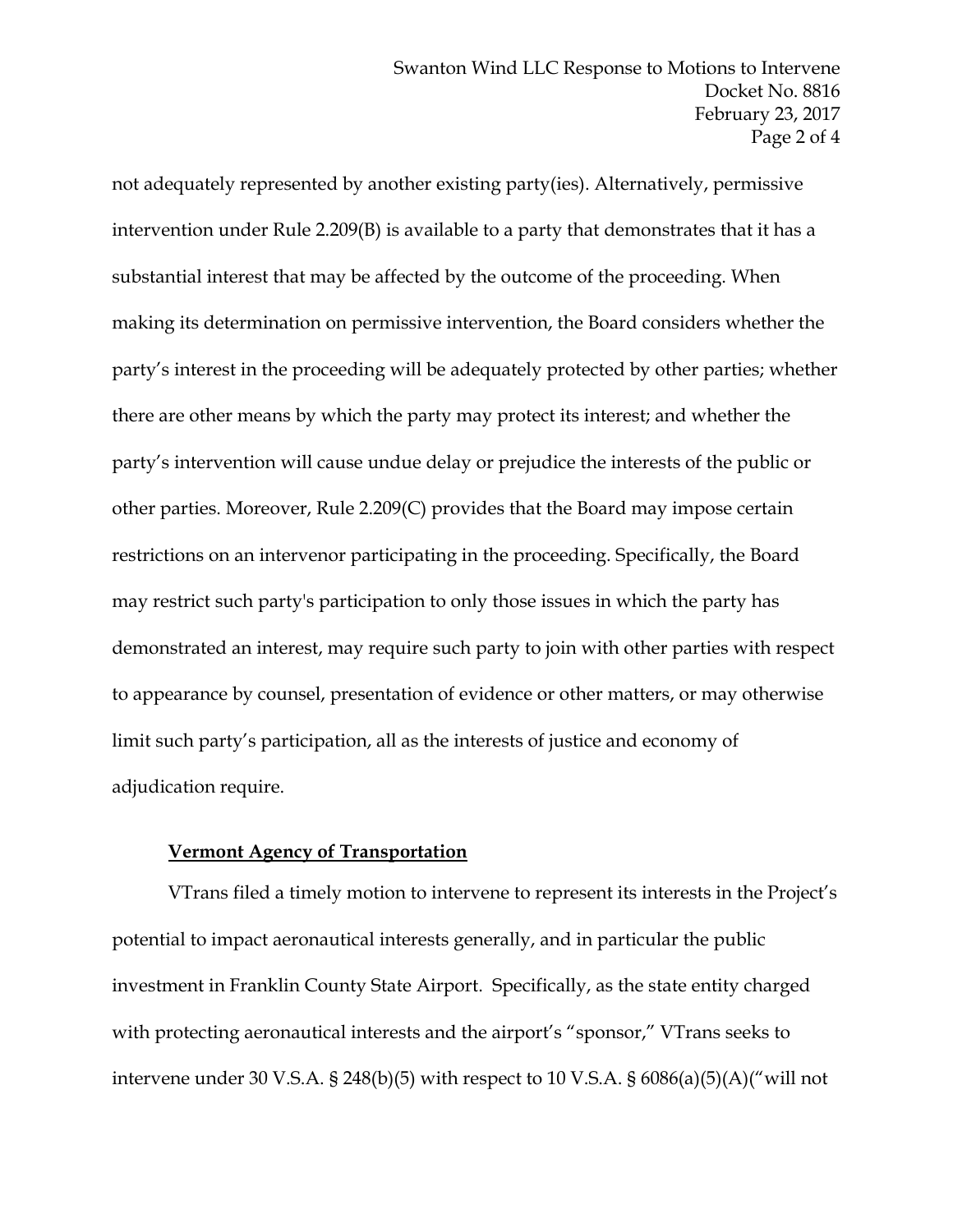cause unreasonable congestion or unsafe conditions with respect to use of the . . . airports and airways") and 9(K)(development affecting public investments). While Swanton Wind does not concede that intervention of right is appropriate, Swanton Wind does not object to VTrans's permissive intervention, provided that it is limited to the issues and statutory criteria articulated in VTrans's motion.

#### **Green Mountain Power**

 GMP also filed a timely motion to intervene. GMP notes that the Project proposes to interconnect with a 34.5 kV line owned by GMP, that GMP would be obligated to purchase the power from the project under the Power Purchase Agreement that Swanton Wind has proposed under Board Rule 4.100, and that GMP and its investments in certain generation facilities in northern Vermont could be impacted by the development of additional resources in northern Vermont. Accordingly, GMP seeks to intervene with respect to whether the project is needed to meet present and future demand for service under 30 V.S.A. § 248(b)(2); whether the Project will adversely affect system stability and reliability under § 248(b)(3); and whether the Project will result in an economic benefit to the State and its residents under § 248(b)(4). Swanton Wind does not object to GMP's permissive intervention on 30 V.S.A. § 248(b)(2) and § 248(b)(3), provided that such intervention is limited to the issues articulated in GMP's motion. However, Swanton Wind does object to GMP's intervention with respect to § 248(b)(4). GMP has not demonstrated that it has a substantial interest in whether the Project will